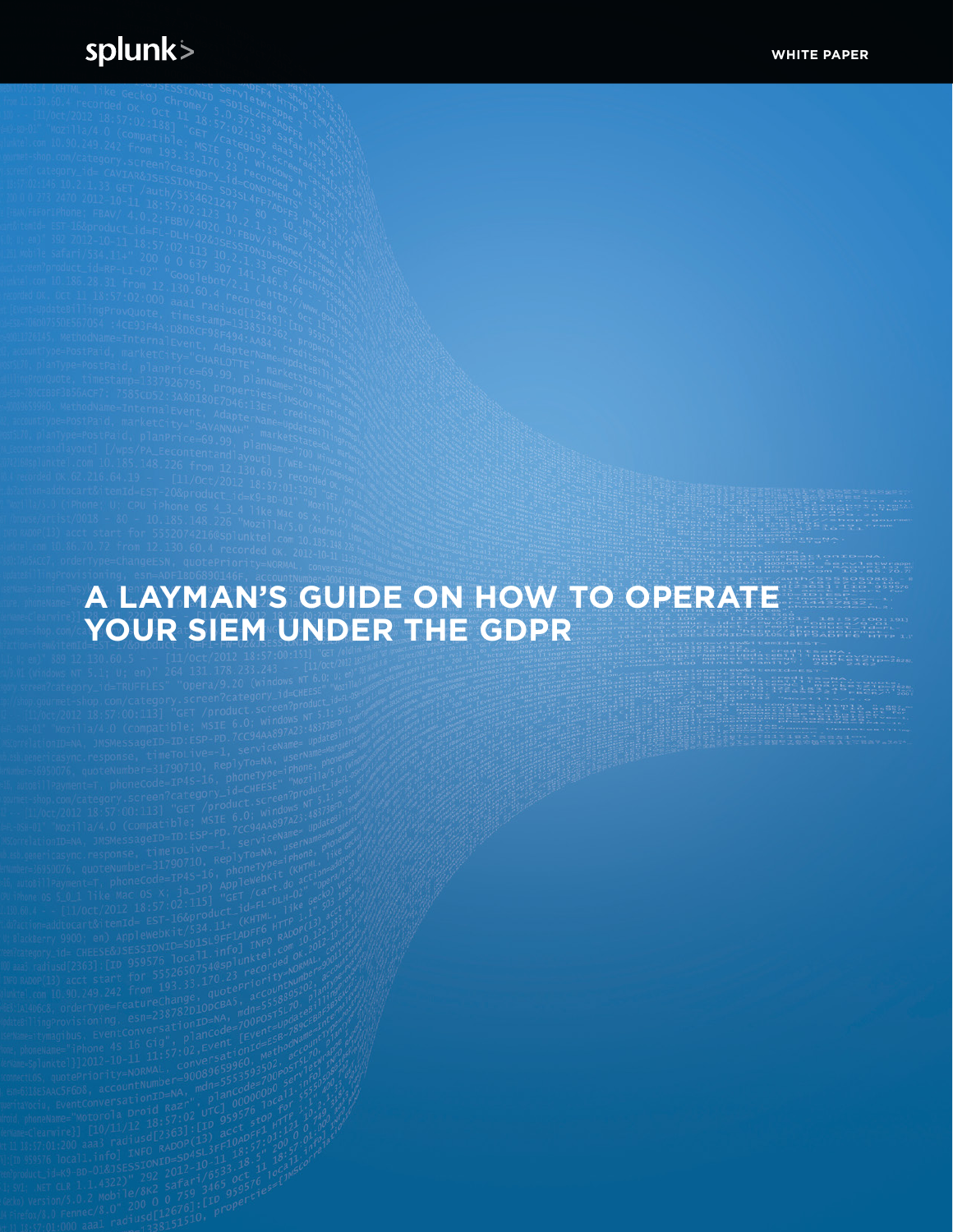Splunk invited Freddy Dezeure, former head of CERT-EU, to provide advice on how to use Splunk as a SIEM in compliance with the European Union General Data Protection Regulation (GDPR).

# **INTRODUCTION**

The EU's General Data Protection Regulation, Regulation (EU) 2016/679, or "GDPR", takes effect on 25 May 2018 without the need for EU Member States to enact it into local law. The full text of the GDPR can be found here.

This Guide provides an overview of portions of the GDPR most relevant to processing log data using Splunk. The Guide has two parts:

- **• PART I** provides a general introduction to the GDPR, highlighting aspects that are the most relevant to understanding the impact of the GDPR on log management.
- **• PART II** provides specific compliance guidance and use cases for network and information security logs.

# **PART I: GENERAL INTRODUCTION TO THE GDPR**

### **Scope of the GDPR**

The GDPR covers the processing of personal data, broadly defined to include *any information relating to an identified or identifiable natural person*, including such things as telephone numbers, email addresses, IP addresses, MAC addresses, cookies, RFIDs, credit cards, geolocation data, etc., if it identifies a natural person directly or in combination with other information.

The GDPR's reach is expansive: it extends to organizations regardless of whether or not they are located in the EU or their processing is taking place in the EU. It also applies to the processing of personal data, even if it is done for free. This means that the GDPR impacts a large number of commercial and public organizations across the globe.

The GDPR applies to "controllers" and "processors" of personal data. A controller is the natural or legal person who determines the purposes and the means of processing personal data. A processor is a natural or legal person which processes personal data on behalf of a controller.

#### **About Freddy Dezeure:**

Freddy Dezeure graduated from the KUL in Leuven, Belgium, with a Master of Science in Engineering in 1982. He was CIO of ETAP NV from 1982 until 1987. He joined the European Commission in 1987 where he held a variety of management positions in administrative, financial and operational areas, in particular in information technology. He set up the EU Computer Emergency and Response Team (CERT-EU) for the EU institutions, agencies and bodies in 2011 and made it into one of the most mature and respected CERTs in Europe. Until May 2017 he held the position of the Head of CERT-EU. Presently, he is an independent management consultant providing strategic advice in cyber security and cyber risk management and acting as Board Member and Advisory Board Member in several high-tech companies.

A controller is responsible for implementing appropriate and effective measures to comply with GDPR and must be able to demonstrate its compliance. Controllers are responsible for verifying that processors acting on their behalf similarly comply with the Regulation.

Controllers and processors must maintain a record of their processing activities, documenting the kind of data being processed, the purpose of the processing, the parties with whom the data is shared, the data retention limits for the processed data, and the security measures taken to protect the data.

Article 37 provides that the controller and the processor shall designate a data protection officer (DPO) in cases where processing is taking place on a large scale or involves sensitive categories of data, such as health data or criminal records. The DPO oversees compliance with GDPR. The DPO should be properly resourced and report directly to the highest management of the controller or processor. The role of a DPO can be combined with other tasks and duties (like CISO or CSO) if they do not result in conflicts of interests.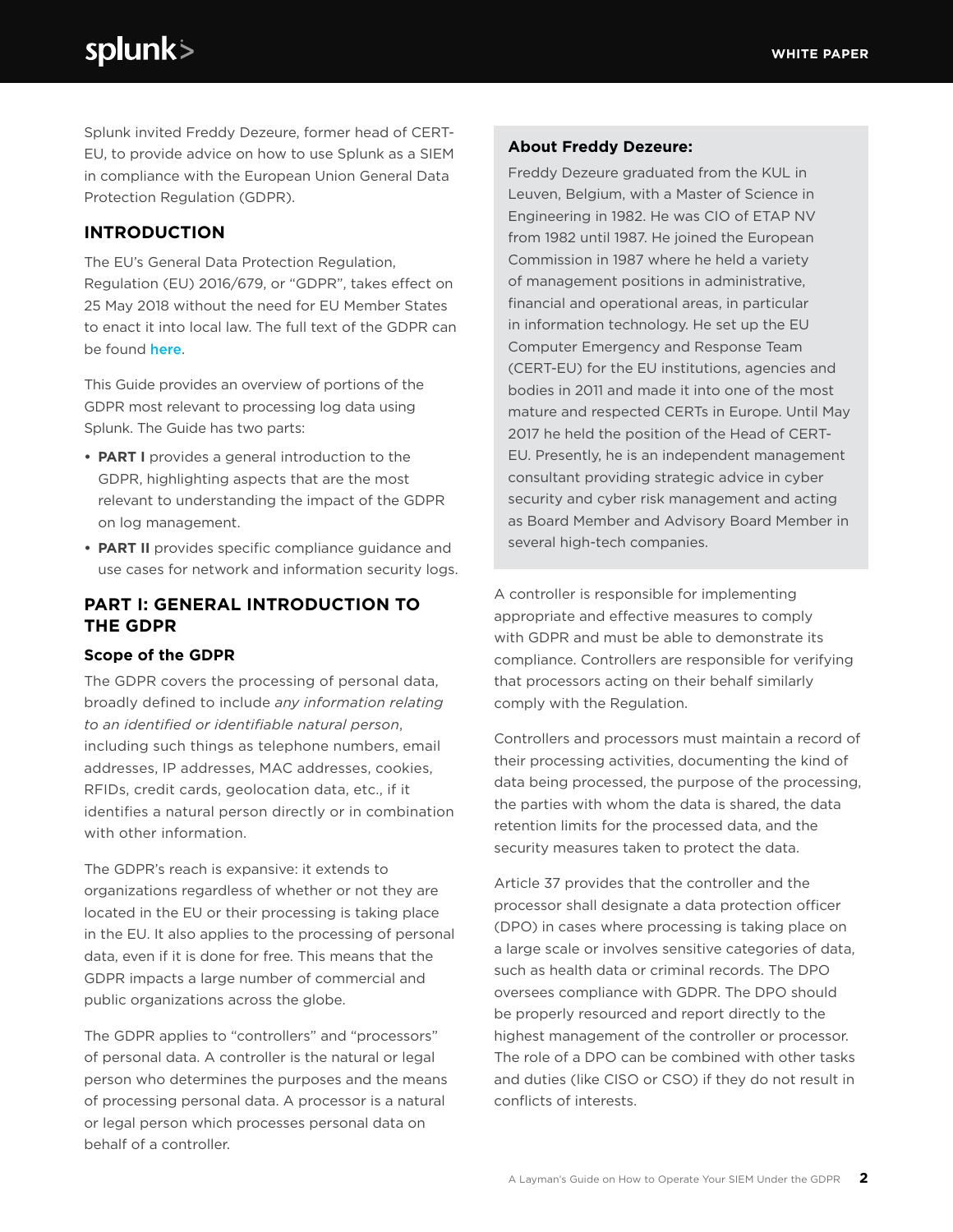#### **Some general principles**

The GDPR is guided by fundamental principles that personal data should be:

- Processed lawfully, fairly and transparently
- Collected for specific, explicit and legitimate purposes and not further processed in a manner incompatible with those purposes
- Processed only in so far as is necessary for the purpose of the processing
- Accurate and not kept longer than necessary for the purpose for which it is processed
- Processed in manner that ensures appropriate security and confidentiality (Article 5)

Personal data can be lawfully processed under the GDPR if it is done with the data subject's consent, which must be explicitly given and based upon clear and plain language regarding the purpose of the processing activity or based on other lawful grounds for the processing, such as the performance of a contract, compliance with a legal obligation, the protection of the vital interests of a natural person, the performance of a task carried out in the public interest or legitimate interests of a controller/processor (Article 6).

Data subjects have the right to access their data and to rectify, transfer and ask that it be removed when the data subject's consent is withdrawn. This is known as the "right to be forgotten".

# **Consequences of non-compliance with the regulation**

A personal data breach is defined as a security incident leading to destruction, loss, alteration, unauthorized disclosure or access to personal data. Such breaches may lead to obligations of notification and to sanctions and penalties.

A controller should notify the supervisory authority of a personal data breach without delay and, where feasible, not later than 72 hours after having become aware of it **if** the data breach is likely to result in a risk to the rights and freedoms of natural persons. The risk to the right and freedoms can be minimized or avoided by deploying techniques such as pseudonymization and encryption.

#### Reference: Recital 85 and Article 33

The controller should also communicate to the data subject a personal data breach, without undue delay, where that personal data breach is likely to result in a high risk to the rights and freedoms of natural persons. This communication should be coordinated with the supervisory authority, which will carefully examine the technical and organizational measures you have in place to secure the data.

#### Reference: Recital 86 and Article 34

Non-compliance with the Regulation can in itself lead to sanctions and penalties following a claim by a data subject with a supervisory body if he/she considers that his/her rights are infringed. Recital 146 indicates that the controller or processor "should compensate any damage a person may suffer" from processing that infringes the Regulation. Infringements shall also be subject to administrative fines up to 20million€ or 4 percent of the worldwide annual turnover to be determined on a case by case basis, depending on the specific nature of the infringement as detailed in Article 83. Member States are also able to lay down rules on criminal penalties for infringements as set forth in Article 84.

The consequences of non-compliance with the Regulation can therefore be a combination of damage compensation to the victims, administrative fines and criminal prosecution.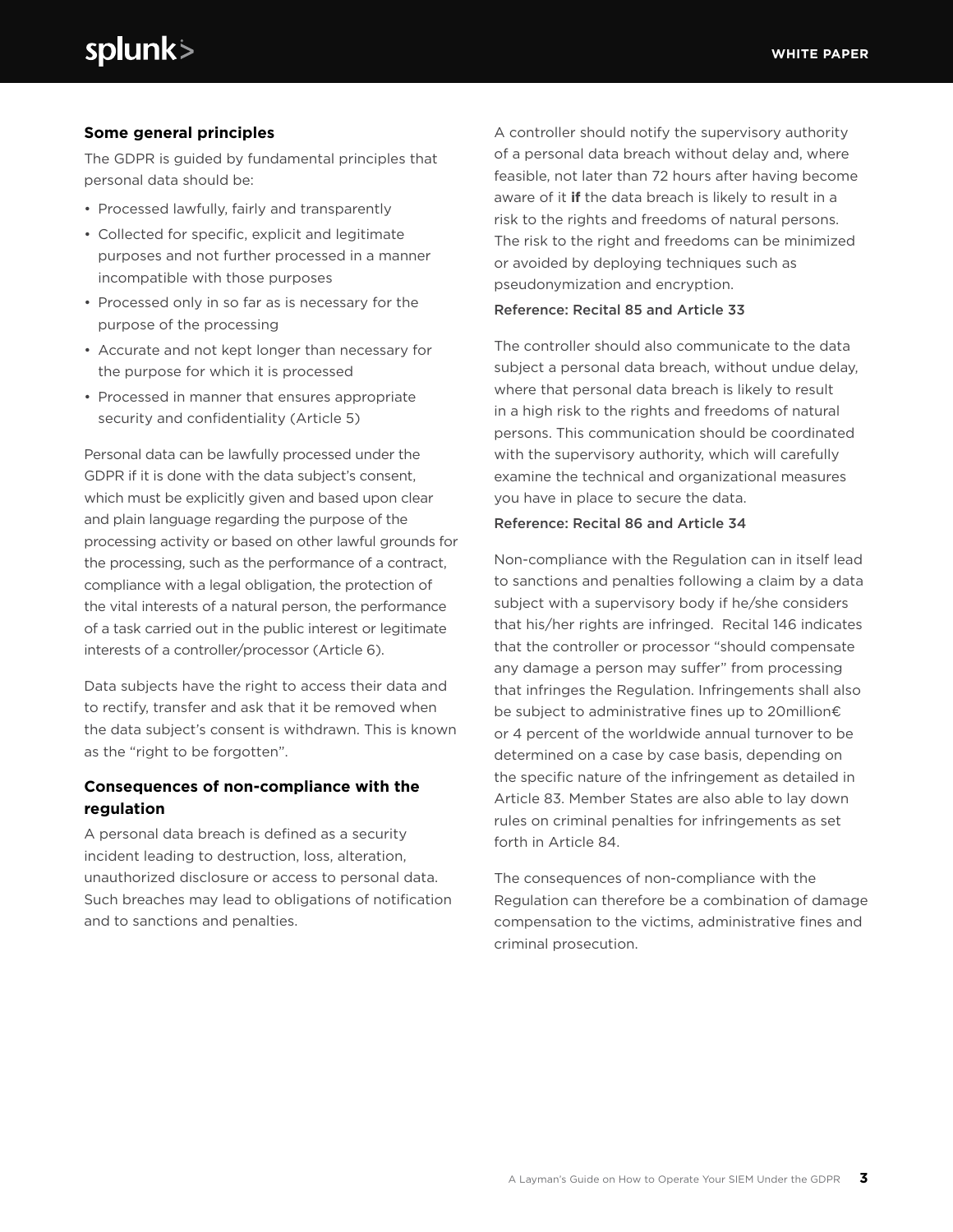# **PART II: WHAT'S THE RISK OF PROCESSING AND STORING LOG DATA IN THE CONTEXT OF GDPR?**

# **Do network and information security log files contain personal data?**

While CSIRTs/CERTs/SOCs might be able to detect bad behaviour via pseudonymized information or via automated behaviour correlations - at a specific point where a detection becomes an incident you will need to know which technical user account might have been involved to further investigate and mitigate the incident. This means in practice that machine data related to users and their behaviour recorded in network and information security log files contains personal data.

# **What does this mean for compliance with GDPR? Does it limit the usefulness of Splunk and log monitoring in general?**

As set forth above, the GDPR sets out in Article 6 lawful grounds for the processing of data. The most relevant to this Guide is the "legitimate interest" basis, which provides that processing may be performed if necessary for the purpose of carrying out the "legitimate interests" of the controller and where it does not outweigh the interests or "fundamental rights and freedoms" of the data subject.

Recital 49 provides explanatory comments which help to interpret the "legitimate interest" basis and which clarify that processing personal data "to the extent strictly necessary and proportionate" for "ensuring network and information security" constitutes a "legitimate interest" under the Regulation.

It follows that consent from the data subject is not needed for log management carried out for the purpose of ensuring network and information security where the processing is necessary and proportionate.

# **Obligations in terms of documentation and notification**

Under Article 30, you are required to document the purpose and extent of the processing (including how you meet the necessity and proportionality standards). In documenting the necessity and proportionality of the processing of data in network and information security logs, an organization should consider the severity and the impact of incidents that are likely to be mitigated by log recording, management and correlation.

Compromised computers are a threat to the privacy and security of users, customers, their organizations and others. Depending on the case, consequences could range from exposing data to disruption or loss of assets. Security analytics with Splunk relies on log files to help mitigate these risks and quickly detect incidents and remediate them before they harm or jeopardize your IT assets.

The GDPR requires that personal data be stored for no longer than necessary to achieve the intended purpose. In the case of network and information security, that may vary depending on the length of time needed to detect, scope or remediate an incident or other legal or regulatory record retention requirements. Therefore, consideration should be given to how long log files should be maintained to give you the necessary audit trail security investigations require, since many vulnerabilities go undetected for long periods of time. You will also have to "look back" in your records to understand the scope of the risk created by the incident.

# **Precautions to take to comply and maintain visibility**

Preliminary analysis of logs, correlation and triage is increasingly automated. Human analysts only intervene when there is a need for human triage and assessment, and typically, this involves only a small subset of your security team. Therefore, the risk of handling personal data contained in the log files may be considered low.

Depending on the nature of the logs, the potential risk of exposure may differ. Some things to consider:

• Netflow, DNS and legacy firewall logs are frequently pseudonymized, but by combining information from different sources, links leading to an identifiable person may nonetheless be made. Accordingly, you may want to limit access to these links in combination to those investigating confirmed security incidents;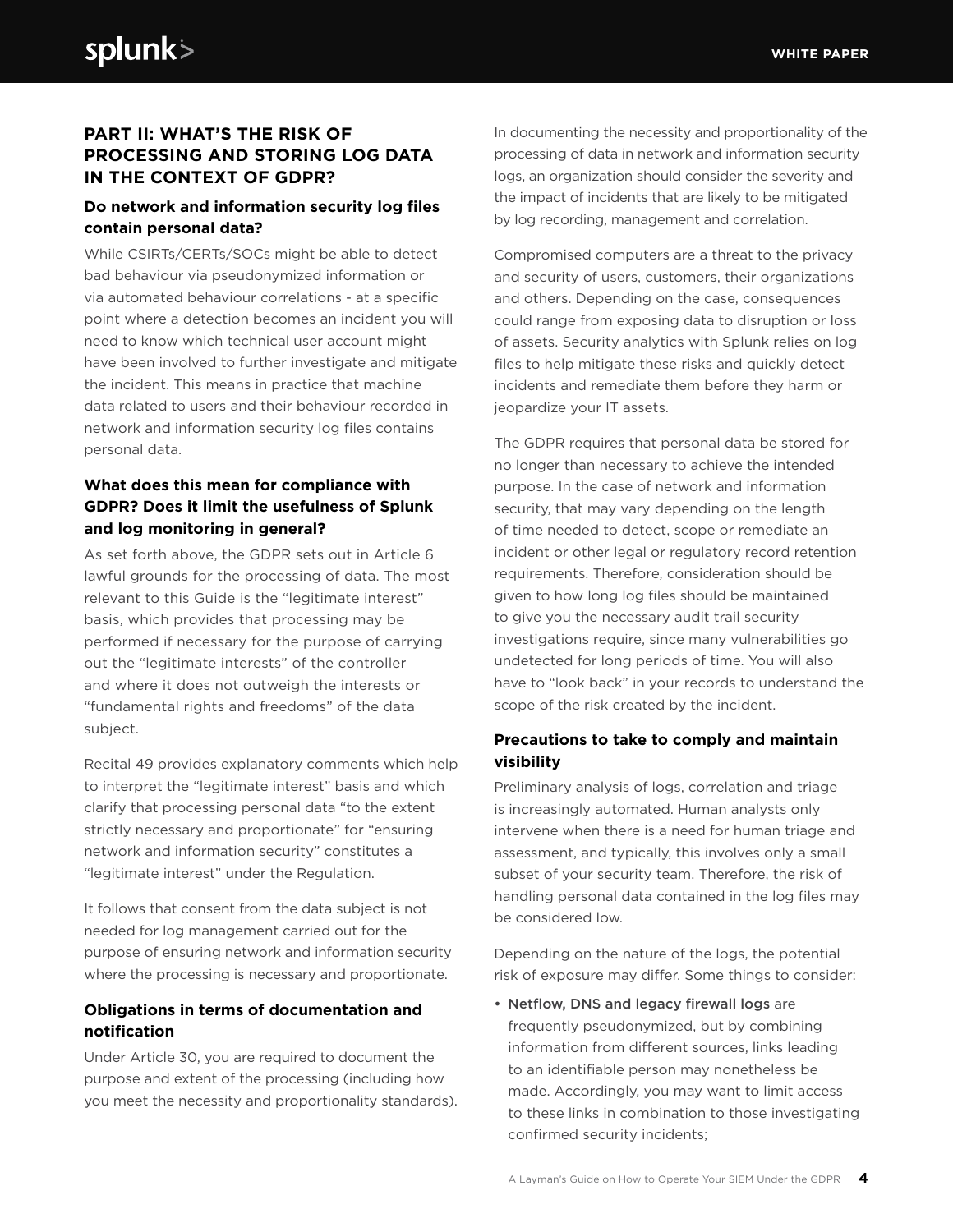- Host logs (Applocker, AV, host firewall) and Active Directory logs could also be pseudonymized, but from a risk mitigation point of view, the risk of not doing so may be low or acceptable because on balance these logs do not contain much in the way of personal data;
- Proxy, next generation firewalls and application logs usually contain user names so that individual behaviour may be monitored where legitimately needed and proportional to the task, but these personal identifiers could be separated from the logs or pseudonymized or their examination deferred after initial triage of other log sources has indicated an increased risk of a security incident;
- Email logs contain references to individual users and their communications. Access to the entries in these logs could be limited to those investigating confirmed security incidents.

During an incident, the handling of personal data of the impacted users will need to be exposed to the security team. In such cases, both the individual user and the organization have an interest in the problem being resolved.

However, the exposure of personal data can be minimized and the risks reduced by limiting access to the members of the security response team involved in the handling of the specific incident. If you are processing logs that contain sensitive data sets under Article 35 (Data Protection Impact Assessment) the limited pool of people with access to the data can be used to help demonstrate the "proportionality" of the processing operations.

#### **Risk of log file data breaches**

Appropriate security measures should be put in place to mitigate the risk of breaches of the personal data stored in the logs. These measures should take into account the level of security appropriate to the risk of disclosure, modification or loss of the data.

When balancing the appropriate security measures against the potential risks, it's helpful to keep in mind the following:

• When considering the risk of unauthorized exposure of log files to third parties outside an organization, it's important to note that log files present no new

or exceptional risks and should be treated much the same way the organization manages other security risks associated with its virtual assets.

- When considering the risk of unauthorized access within your organization, just as with other applications, networks and systems in your IT ecosystem, role based monitoring can be deployed to help prevent the use of the personal data stored in logs from being used for unauthorized purposes. Likewise, organizations should take appropriate measures (organizational, security policies and segmentation) in terms of access to the logs that help ensure that secondary uses of the personal data contained in them are prevented or conducted only with knowledge and prior review and approval.
- Limit the risk of unauthorized or unnecessary use of the personal data in log files by allowing only select individuals with your organization who have a predefined "need to know" to access them, such as the security team investigating security incidents.

In most cases the security measures your security team has already put in place to protect your IT infrastructure will suffice to mitigate the risk of external breaches presented by the use of log files.

#### **Pseudonymization and encryption options**

If your risk assessment suggests the need for heightened security measures around log files to mitigate risk, there are other options to consider.

One of the measures the regulation highlights to mitigate risks is pseudonymization, a technique which, if properly implemented, can reduce the risk that data can be attributed to a specific person without additional information that is stored separately. In the case of network and security logs, this means splitting off certain data (usernames in proxy logs, recipient address in email logs) in processing the log files or in the access procedures and making them only accessible on demand (in case of a confirmed security incident). Encryption may also help, but of course, is of limited use if the legitimate credential access control is breached.

Splunk can facilitate the implementation of these options. Different techniques and their advantages and drawbacks are described here.